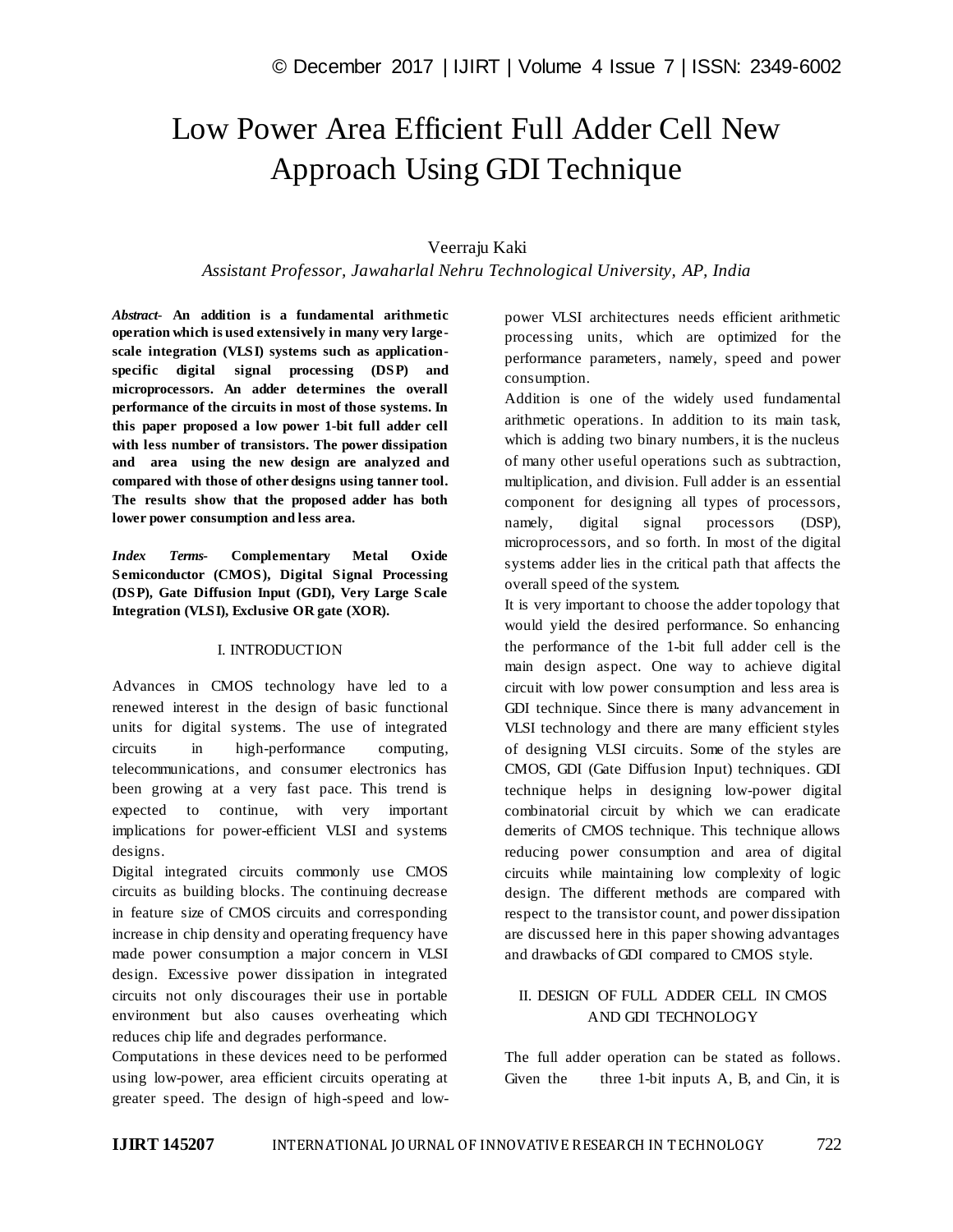| Full Adder Truth Table |   |          |                  |   |  |  |
|------------------------|---|----------|------------------|---|--|--|
|                        | B | $C_{in}$ | $C_{\text{out}}$ | F |  |  |
|                        |   |          |                  |   |  |  |
|                        |   |          |                  |   |  |  |
|                        |   |          |                  |   |  |  |
|                        |   |          |                  |   |  |  |
|                        |   |          |                  |   |  |  |
|                        |   |          |                  |   |  |  |
|                        |   |          |                  |   |  |  |
|                        |   |          |                  |   |  |  |

desired to calculate the two 1-bit outputs Sum and Cout, where

 $Sum = A \oplus B \oplus C_{in}$  $Cout = (A \oplus B)C_{in}+(AB)$ 

AND GATE:

The AND gate is a basic digital logic gate that implements logical conjunction - it behaves according to the truth table to the right. A HIGH output (1) results only if both the inputs to the AND gate are HIGH (1). If neither or only one input to the AND gate is HIGH, a LOW output results. In another sense, the function of AND effectively finds the minimum between two binary digits, just as the OR function finds the maximum. Therefore, the output is always 0 except when all the inputs are 1's.



| 2 INPUT AND GATE |   |          |  |  |
|------------------|---|----------|--|--|
|                  | R | $F = AB$ |  |  |
|                  |   |          |  |  |
|                  |   |          |  |  |
|                  |   |          |  |  |
|                  |   |          |  |  |

TRANSISTOR LEVEL CIRCUIT FOR AND GATE INCMOSTECHNOLOGY:



TRANSISTOR LEVEL CIRCUIT FOR AND GATE INGDI:



#### OR GATE:

The OR gate is a digital logic gate that implements logical disjunction - it behaves according to the truth table. A HIGH output (1) results if one or both the inputs to the gate are HIGH (1). If neither input is HIGH, a LOW output (0) results.



| 2 INPUT OR GATE |  |         |  |  |  |
|-----------------|--|---------|--|--|--|
|                 |  | $F=A+B$ |  |  |  |
|                 |  |         |  |  |  |
|                 |  |         |  |  |  |
|                 |  |         |  |  |  |
|                 |  |         |  |  |  |

TRANSISTOR LEVEL CIRCUIT FOR OR GATE IN CMOSTECHNOLOGY

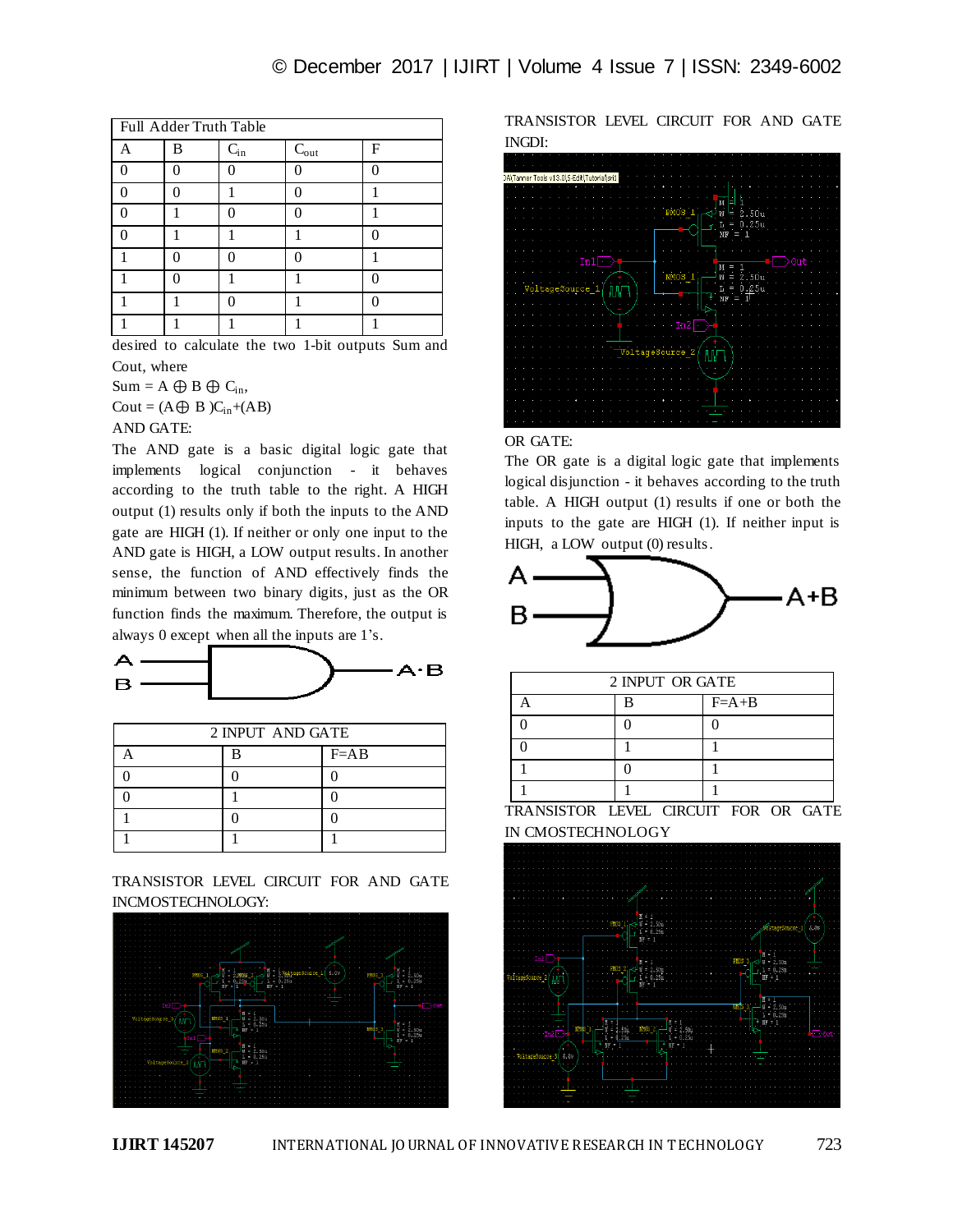TRANSISTOR LEVEL CIRCUIT FOR OR GATE IN GDITECHNIQUE



#### XOR GATE:

The XOR gate (sometimes EOR gate, or EXOR gate) is a digital logic gate that implements an exclusive or; that is, a true output (1/HIGH) results if one, and only one, of the inputs to the gate is true. If both inputs are false (0/LOW) or both are true, a false output results. XOR represents the inequality function, i.e., the output is true if the inputs are not alike otherwise the output is false. A way to remember XOR is "one or the other but not both". XOR can also be viewed as addition modulo 2. As a result, XOR gates are used to implement binary addition in computers. A half adder consists of an XOR gate and an AND gate. The algebraic expressions AB'+A'B and (A+B)\*(AB)' both represent the XOR gate with inputs A and B. The behaviour of XOR is summarized in the truth table shown below.



| 2 INPUT EX-OR GATE |  |                  |  |  |
|--------------------|--|------------------|--|--|
|                    |  | $F = A \wedge B$ |  |  |
|                    |  |                  |  |  |
|                    |  |                  |  |  |
|                    |  |                  |  |  |
|                    |  |                  |  |  |

TRANSISTOR LEVEL CIRCUIT FOR XOR GATE IN CMOSTECHNOLOGY



TRANSISTOR LEVEL CIRCUIT FOR XOR GATE IN GDI TECHNOLOGY



TRANSISTOR LEVEL CIRCUIT FOR FULL ADDER IN CMOS TECHNIQUE